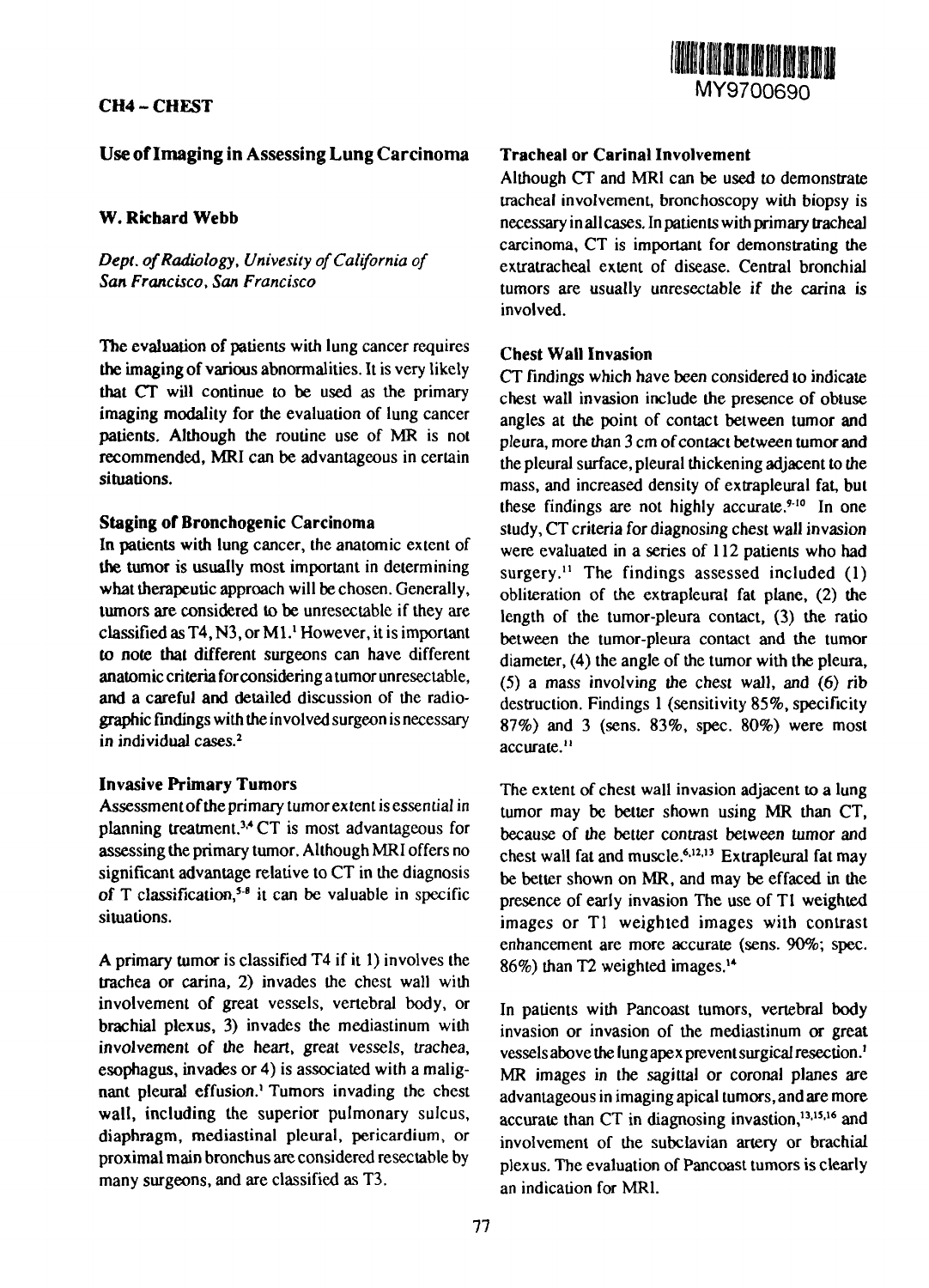Recently, the use of artificial pneumothorax has been used in conjunction with CT for diagnosing chest wall invasion,<sup>17,18</sup> with a sensitivity of  $100\%$  and a specificity of 80%.

Sonography has also been investigated. Findings considered diagnostic of chest wall invasion were 1) disruption of the pleura, 2) extension through the chest wall, and 3) fixation of the tumor during breathing.<sup>19</sup> Sensitivity, specificity, and accuracy for sonography were 100%, 98%, and 98%. The use of dynamic CT obtained during respiration has, also been used to show whether a peripheral tumor moves relative to the chest wall or appears fixed. However, the accuracy of this technique is yet to be established, and appears to be of limited value in assessing apical lesions.

It has recently been suggested that 3-D reconstruction of helical CT images can be valuable in diagnosing pleural invasion by lung cancer.

## Mediastinal Invasion

Contiguous invasion of the mediastinum with involvement of the heart, great vessels, trachea, or esophagus precludes resection.<sup>1</sup> Invasion of the left pulmonary artery within 2 cm of its origin, or invasion of the main right pulmonary artery usually prevent resection. Invasion of the mediastinal pleura or pericardium does not prevent resection, although significant invasion of mediastinal fat usually does.

As seen on CT, contiguity of tumor mass with the mediastinal pleura or thickening of the mediastinal pleura does not indicate mediastinal extension or unresectability. However, a significant mediastinal mass contiguous with a lung tumor, which results in compression of mediastinal vessels or esophagus, or replacement of mediastinal fat by soft tissue density is strong evidence. Other findings which can indicate mediastinal invasion include 1) obliteration of the fat plane normally seen adjacent to mediastinal vessels, 2) tumor contacting more than 1/4 of the circumference of a vessel wall, or 3) tumor contacting more than 3 cm of the mediastinum [20]. In a recent study, the extent of contact between tumors and mediastinal structures was assessed using CT and compared to surgical results in patients with lung cancer.<sup>21</sup> In general, the more extensive the contact, the more likely invasion had occurred; when mass contacted more than half of the circumference of a mediastinal structure invasion was very likely. However, findings having a high positive predictive value were relatively insensitive.<sup>21</sup>

As with CT, MR is incapable of accurately demonstrating subtle mediastinal invasion. In one study,<sup>7</sup> accuracies of CT and MR measured 89% and 93% respectively. In the RDOG study<sup>8</sup> MR was found to be significantly more accurate than CT in diagnosing mediastinal invasion, but this result was based on a small number of patients who had invasion. MR is occasionally performed in this setting, particularly when vascular invasion is suspected. MR can be more accurate than CT in diagnosing mediastinal vascular invasion.<sup>13,22</sup> In some patients, obtaining both CT and MRI may be helpful in making this diagnosis.<sup>23</sup>

## Malignant Pleural Effusion

Thoracentesis with cytologic examination is necessary for making this diagnosis. Pleural nodularity visible on CT suggests metastatic involvement of the pleura. Pleural thickening visible on CT indicates that the effusio'n is an exudate, although this finding does not necessarily indicate that cytology will be positive.<sup>24</sup> The absence of pleural thickening does not rule out a malignant effusion.

### Lymph Node Metastases

Ipsilateral mediastinal or subcarinal node metastases are classified N2, and are considered potentially resectable; contralateral hilar or mediastinal node metastases are N3 and unresectable.<sup>1</sup> There is some consensus that in patients who have limited mediastinal node metastases, resection should be attempted. The presence of gross or bulky node metastases and node metastases which have invaded through the node capsule are associated with a poor survival after surgery and are generally not resected. Some also consider that the presence of mediastinal node metastases detected at mediastinoscopy con traindicate surgery.<sup>25</sup>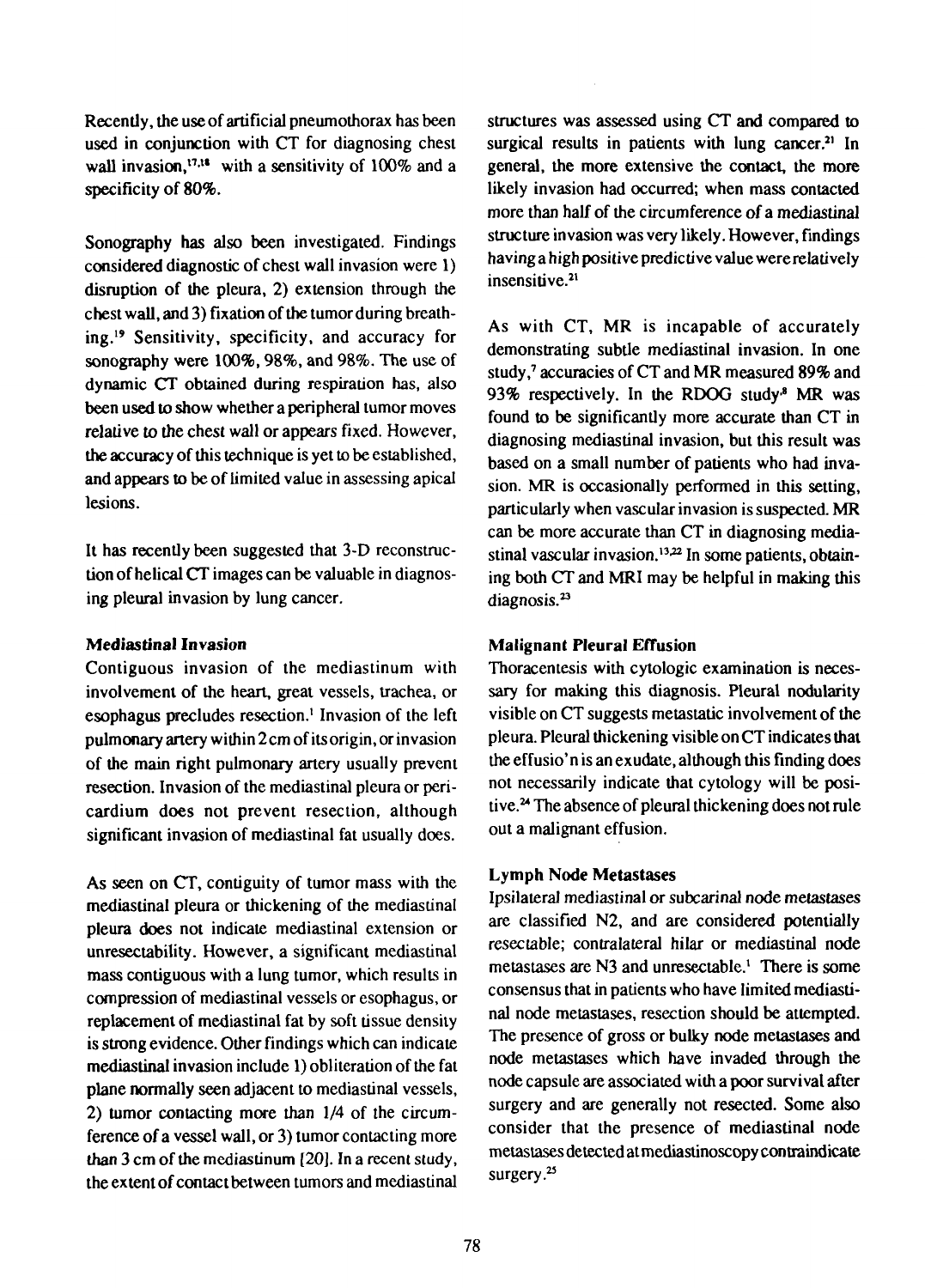### **Mediastinal Nodes**

The accuracy of CT in predicting the presence or absence of mediastinal node metastases is limited  $3.26,27$ In studies which use total nodal sampling as the gold standard, in which the mediastinum is carefully explored surgically with all nodes being submitted for histologic study, the measured sensitivity of CT is lower **than** in studies in which the mediastinum was **evaluated** only by mediastinoscopy or palpation at surgery.<sup>28</sup> In recent studies using nodal sampling,<sup>5,8,26,28-30</sup> the sensitivity  $(60\%)$  and accuracy (67%) of CT in diagnosing mediastinal node metastases have been lower than the sensitivity and accuracy rates (78% and 87%) reported in earlier studies in which nodal sampling was not performed.<sup>31-35</sup> Although mediastinoscopy is more accurate than CT, some regions of the mediastinum are not usually accessible; CT is generally used to guide mediastinoscopy.

In general, MR is quite similar to CT in its ability to detect and define mediastinal lymph nodes. In studies which have compared the accuracy of CT and MR in this regard, they have been shown to be quite similar.<sup>5-8,36-40</sup>

The sensitivity of CT or MRI in diagnosing mediastinal node metastases on a patient-bypatient basis is higher than its sensitivity in detecting metastases in a specific node or node group. In a study of  $143$  patients,<sup>26</sup> the sensitivity of CT for detecting mediastinal lymph node metastases was 64%, with a specificity of 62%; in this study, the sensitivity of CT for detecting metastasis to individual node stations was only 44%. The MRI characteristics of mediastinal nodes are not helpful in distinguishing benign and malignant nodes; involved and uninvolved nodes cannot be accurately distinguished on the basis of T1 and T2 values. $41,42$ The use of Gadolinium-DTPA for imaging mediastinal nodes and masses is not of great value in the differentiation of benign and malignant nodes or masses;<sup>13</sup> however, recently it has been suggested that the enhancement patterns of mediastinal nodes may be of some value.

Recently the use of positron emission tomography (PET) has been evaluated for the diagnosis of mediastinal lymph node metastases from lung cancer.<sup>43</sup> In this study, the 11 C-methionine uptake of mediastinal lymph nodes was expressed using the distribution absorption ratio (DAR). The average DAR in metastatic lymph nodes was 3.89 while that of non-metastatic nodes was 2.38 (p 0.001). A threshold for detection of metastasis of 3.3 had a sensitivity of 100%, specificity of 87.3%, and an overall accuracy of 89.7%. In a recent study by Wahl, FDG PET had a sensitivity of 82% and a specificity of 81% in detecting and localizing mediastinal metastases; CT in the same study had a sensitivity of 64% and a specificity of 44%.

## **Hilar** Masses

Although the presence of extent of a hilar mass does not always affect resectability, assessment of the hila is important in preoperative evaluation. Contrastenhanced CT and MRI are both quite accurate in detecting hilar mass [36,44]. However, in some patients with poor vascular opacification at CT, MR1 allows a more confident diagnosis that the hilum is normal or abnormal. Also, in an occasional case, MRI can demonstrate node enlargement invisible at CT.<sup>36</sup> MRI is advantageous in patients who are unable to tolerate contrast. On the other hand, CT is much more accurate than CT in assessing hilar bronchi and their relationship to masses.

Because of its value in delineating hilar vessels, MRI may be helpful in determining which patients will require a pneumonectomy; invasion or involvement of the central pulmonary arteries or veins usually necessitates pneumonectomy.

Hilar mass and distal lung consolidation resulting from bronchial obstruction can often be distinguished on MR images. Bronchogenic carcinoma and distal collapse are most easily distinguished with T2 weight $ing: <sup>22,36,45,46</sup>$  on T2-weighted images, the lung consolidation appears more intense than the hilar mass. Gd-DTPA enhanced MRI allowed the differentiation of tumor and distal obstructive pneumonia or atelectasis in 85% of patients with hilar iung cancer .<sup>47</sup>

### References

- 1. Friedman PJ. Lung cancer: update on staging classifications. AJR 1988; 150:261-264.
- 2. Epstein DM,StephensonLW,GefterWB,vanderVoorde F.AronchikJM, Miller WT. Value of CT in the preoperative assessment of lung cancer: a survey of thoracic surgeons. *Radiology* 1986; 161:423-427.
- 3. Webb WR, Golden JA. Imaging strategies in the staging of lung cancer. *Clin Chest Med* 1991; 12:133-150.
- 4. Klein JS, WeW WR. The radiologic staging of lung cancer. *J Thorac Imag* 1991; 7: 1:29-47.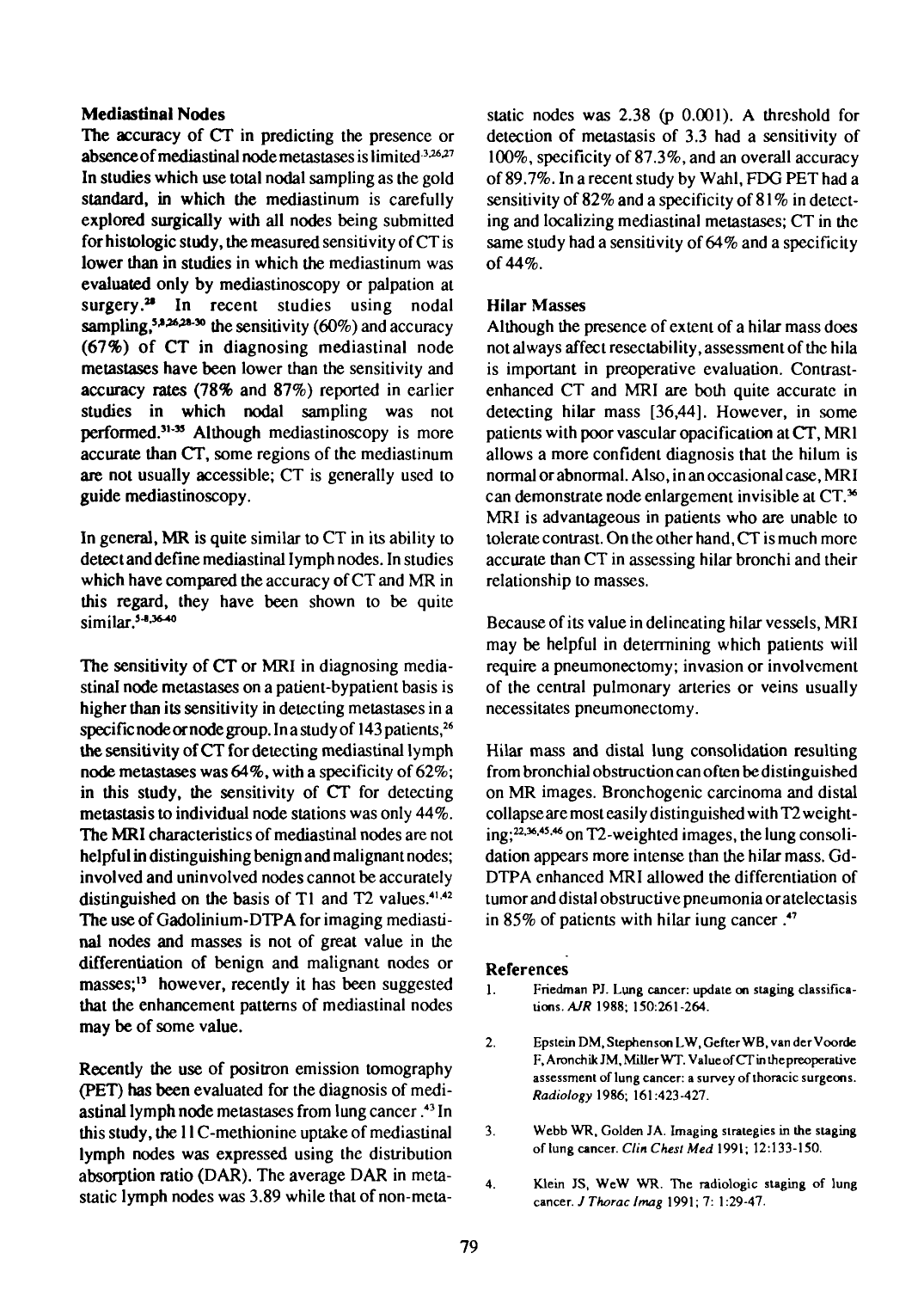- **5. Grenier P, Dubray B, Careite MF, Frija G, Musset D, Chastang C. Preoperative thoracic staging of lung cancer:** *CTandMRe\\*\\itkUor\.DuignlnterRadiol* **1989; 1:23-28.**
- **6. Musset D, Grenier P, Careite MF, et al. Primary lung cancer staging', prospective comparative study of MR imaging with CT.** *Radiology* **1986; 160:607-611.**
- **7. Laurent F, Drouillard J, Dorcier F, et al. Bronchogenic carcinoma staging: CT vs MR imaging, assessment with surgery.** *Eur JCardio-lhorac Surg* **1988; 2:31-36.**
- **8. Webb WR, Gatsonis C, Zemouni EA, et al. CT and MR imaging in staging non-small cell bronchogenic carcinoma: report** *of* **the Radiologic Diagnostic Oncology Group.** *Radiology* **1991; 178:705-713.**
- **9. Pennes DR, Glazer GM, Wimbish KJ, Gross BH, Long RW, Orringer MB. Chest wall invasion by lung cancer: limitations of CT evaluation.** *AJR* **1985; 144:507-511.**
- **10. Glazer HS, Duncan MJ, Aronberg DJ, Moran JF, Levitt RG, Sagel SS. Pleural and chest wall invasion in** bronchogenic carcinoma: CT evaluation. Radiology 1985; **157:191-194.**
- **11. Ratto GB, Piacenza G, Frola C, et al. Chest wall involvement by lung cancer: computed lomographic detection and results of operation.** *Ann Thorac Surg* **1991; 51:182- 188.**
- **12. Haggar AM. Pearlberg JL, Froelich JW, et al. Chest-wall invasion by carcinoma of the lung: detection by MR imaging.** *AJR* **1987; 148:1075-1078.**
- 13. **Kono M, Sako M, Adachi S, et al. [MR imaging in the assessment of lung cancer patients: primary lung cancer staging, evaluation of therapeutic effect and diagnosis of recurrent tumor].** *Nippon Acta Radiologica* **1989; 49:831 - 840.**
- **14. Padovani B, Mouroux J, Seksik L, et al. Chest wall invasion by bronchogenic carcinoma: evaluation with MR imaging.** *Radiology* **1993; 187:33-38.**
- **15. Webb WR, Jensen BG, Gamsu G, Sollitlo R, Moore EH. Coronal magnetic resonance imaging of the chest: normal and abnormal.** *Radiology* **1984; 153:729-735.**
- **16. Heelan RT, Demas BE, Caraveili JF, et al. Superior sulcus tumors: CTand MR imaging.** *Radiology* **1989; 170:637- 641.**
- **17. Yokoi K, Mori K, Miyazawa N, Saito Y, Okuyama A, Sasagawa M. Tumor invasion of the chest wall and mediastinum in lung cancer: evaluation with pneumoihorax CT.** *Radiology* **1991; 181:147-152.**
- **18. Watanabe A, Shimokata K, Saka H, Nomura F, Sakai S. Chest CT combined with artificial pneumoihorax: value in determining origin and extent of tumor.** <sup>AJR</sup> 1991; 156: **707-710.**
- **19. Suzuki N, Saitoh T, Kiumura S. Tumor invasion of the chest wall in lung cancer: diagnosis with US. Radiology 1993; 187:39-42.**
- **20. Glazer HS, Kaiser LR, Anderson DJ, et al. Indeterminate mediastinal invasion in bronchogenic carcinoma: CT evaluation.** *Radiology* **1989; 173:37-42.**
- **21. Herman SJ, Winton TL, Weisbrod GL, Towers MJ, Mentzer SJ. Mediastinal invasion by bronchogenic carcinoma: CT signs.** *Radiology* **1994; 190:841-846.**
- **22. Kameda K, Adachi S, Kono M. Detection of T-factor in lung cancer using magnetic resonance imaging and computed tomography.** *J Thorac Imaging* **1988; 3 :2:73- 80.**
- **23. Adachi S, Kono M, Tanaka K, et al. [Diagnosis of invasion to thoracic aorta and superior vena cava in lung cancer, comparative studies on CTand MRI in resected or autopsied cases.** *Japanese Journal of Clinical Radiology* **1990; 35:803-810.**
- **24. Aquino SL, Webb WR, Gushiken BJ. Pleural exudates and transudates: diagnosis with contrast-enhanced CT.** *Radiology* **1994; 192:803-808.**
- **25. Pearson FG, DeLarue NC, lives R, et al. Significance of positive superior mediastinal nodes identified at mediastinoscopy in patients with resectable cancer of the lung.** *J Thorac Cardiovasc Surg* **1982; 83: 1 - 11.**
- **26. McLoud TC, Bourgouin PM, Greenberg RW, et al. Bronchogenic carcinoma: analysis of staging in the mediastinum with CT by correlative lymph node mapping and sampling.** *Radiology* **1992; 182:319-323.**
- **27. Dales RE, Stark RM, Raman S. Computed tomography to stage lung cancer: approaching a controversy using melaanalysis.** *Am Rev Respir Dis* **1990; 141: 1096-1101.**
- **28. McKenna RJ, Libshilz HI,' Mountain CE, McMurtrey MJ. Roenlgenographic evaluation of mediastinal nodes for preoperative assessment in lung cancer.** *Chest* **1985; 88:206-210.**
- **29. Staples CA, MullerNL, Miller RR, Evans KG, Nelems B. Mediastinal nodes in bronchogenic carcinoma: comparison between CT and mediastinoscopy.** *Radiology* **1988; 167:367-372.**
- **30. Mori K, Yokoi K, Sailo Y, Tominaga K, Miyazawa N.** Diagnosis of mediastinal lymph node metastases in lung **cancer.** *Jpn J Clin Oncol* **1992; 22:35-40.**
- **31. Baron RL, Levitt RG, Sagel SS, White MJ, Roper CL, Marbarger JP. Computed tomography in the preoperative evaluation of bronchogenic carcinoma.** *Radiology* **1982; 145:727-732.**
- **32. Daly BDT, Faling LJ, Pugatch RD, el al. Computed tomography: an effective technique for mediastinal staging in lung cancer. /** *Thorac Cardiovasc Surg* **1984; 88:486-494.**